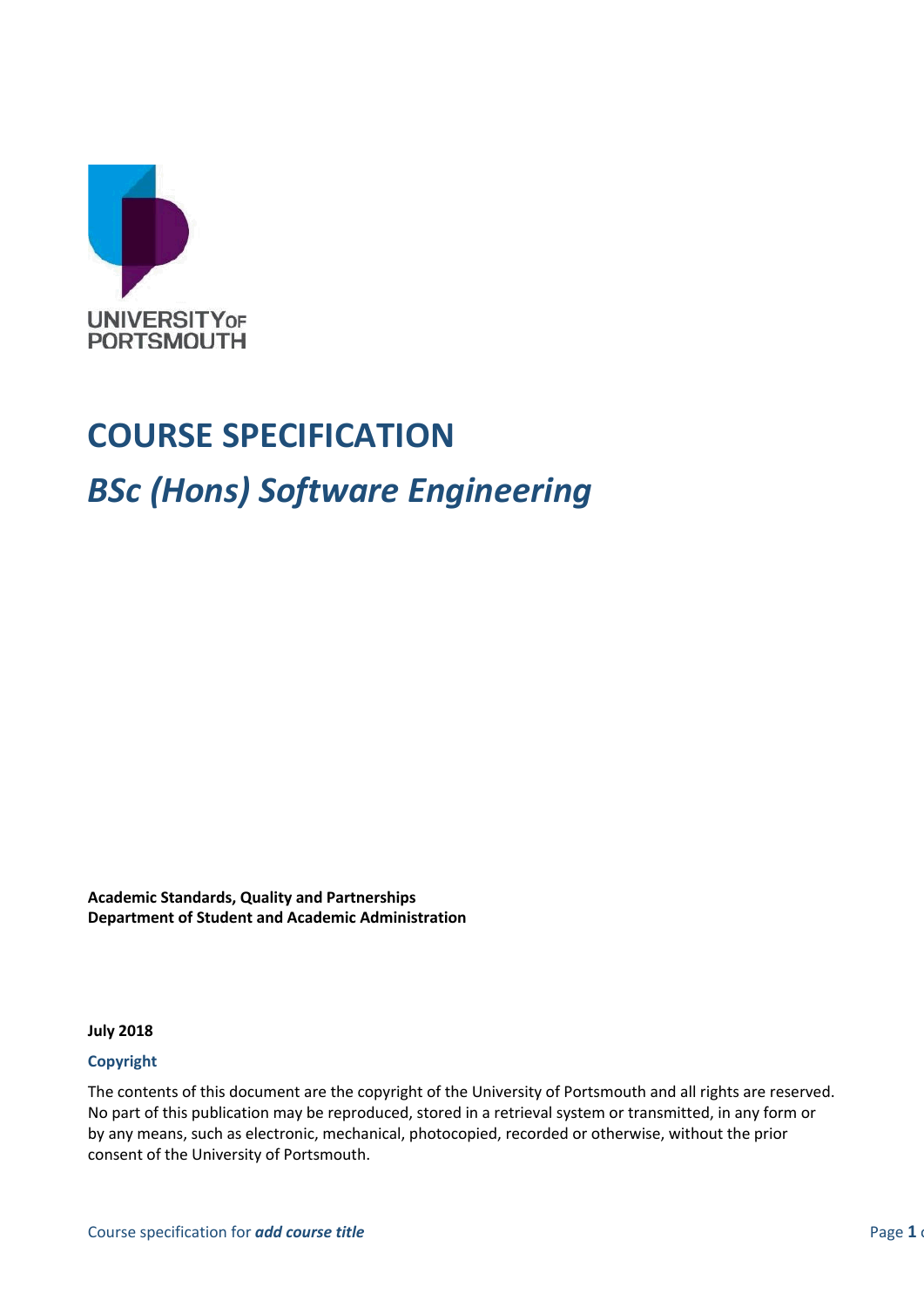# **COURSE SPECIFICATION**

Please refer to the [Course Specification Guidance Notes](http://www.port.ac.uk/departments/services/academicregistry/qmd/curriculum-framework-2019-20/filetodownload,201767,en.docx) for guidance on completing this document.

| <b>Course Title</b>                                                                           | <b>Software Engineering</b>                                            |
|-----------------------------------------------------------------------------------------------|------------------------------------------------------------------------|
| <b>Final Award</b>                                                                            | BSc (Hons)                                                             |
| Exit Awards                                                                                   | CertHE, DipHE                                                          |
| Course Code / UCAS code (if applicable)                                                       | C0968S                                                                 |
| Mode of study                                                                                 | Full-time                                                              |
| Mode of delivery                                                                              | Campus                                                                 |
| Normal length of course                                                                       | 3 years, 4 years with placement                                        |
| Cohort(s) to which this course specification<br>applies                                       | from September 2019 intake onwards                                     |
| <b>Awarding Body</b>                                                                          | University of Portsmouth                                               |
| <b>Teaching Institution</b>                                                                   | University of Portsmouth                                               |
| Faculty                                                                                       | Technology                                                             |
| School/Department/Subject Group                                                               | <b>School of Computing</b>                                             |
| School/Department/Subject Group webpage                                                       | www.port.ac.uk/computing                                               |
| Course webpage including entry criteria                                                       | https://www.port.ac.uk/study/courses/bsc-hons-<br>software-engineering |
| Professional and/or Statutory Regulatory<br><b>Body accreditations</b>                        | <b>British Computer Society (BCS)</b>                                  |
| <b>Quality Assurance Agency Framework for</b><br>Higher Education Qualifications (FHEQ) Level | level 6                                                                |

This course specification provides a summary of the main features of the course, identifies the aims and learning outcomes of the course, the teaching, learning and assessment methods used by teaching staff, and the reference points used to inform the curriculum.

This information is therefore useful to potential students to help them choose the right course of study, to current students on the course and to staff teaching and administering the course.

Further detailed information on the individual modules within the course may be found in the relevant module descriptors and the Course Handbook provided to students on enrolment.

Please refer to the [Module Web Search](https://register.port.ac.uk/ords/f?p=111:1:0:::::) for further information on the course structure and modules.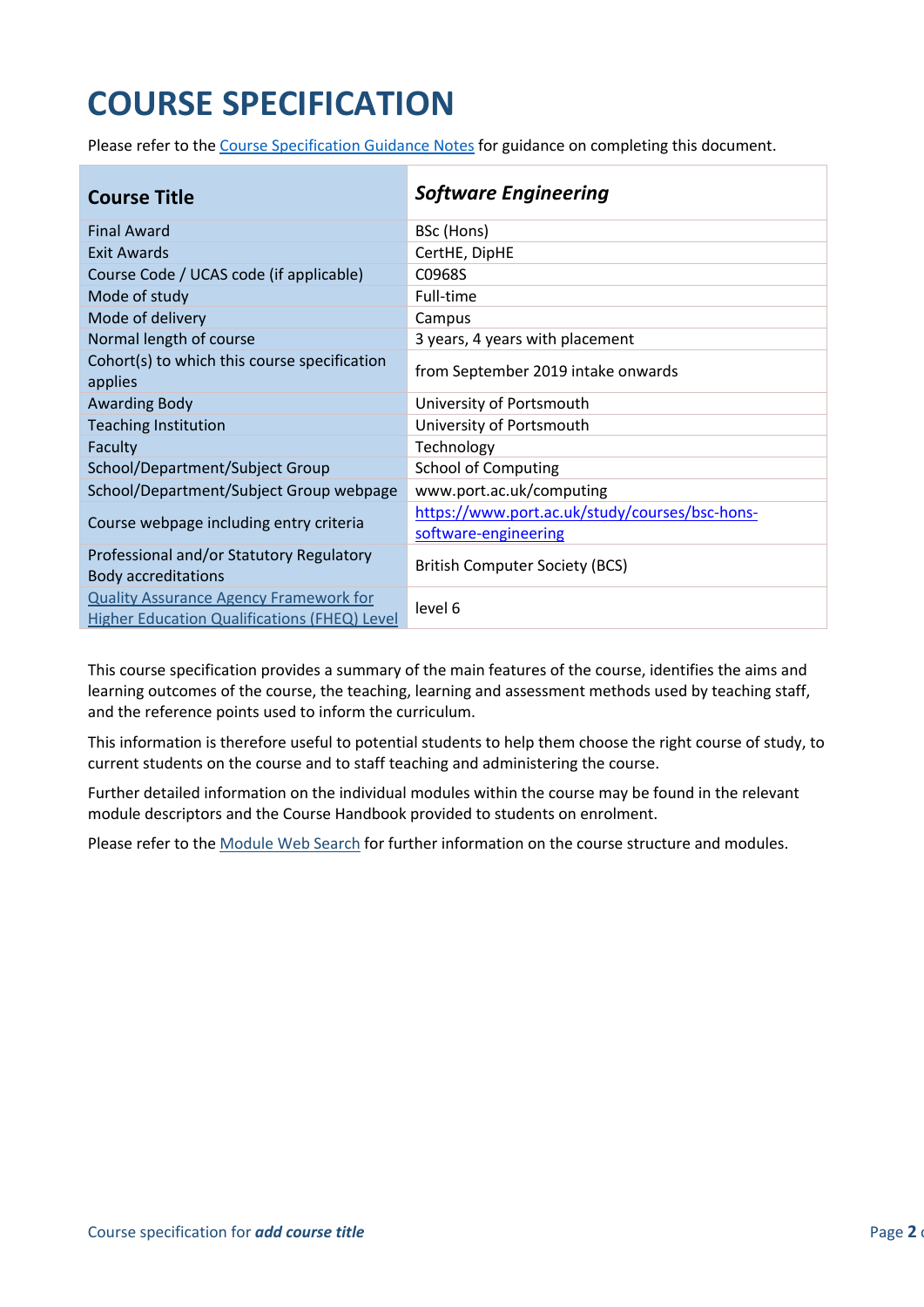## **Educational aims of the course**

The programme aims to equip students to work as professional software engineers in the field of software development, particularly in environments where competence in computer hardware, software and distributed information systems is required. In addition, and more generally:

- Provide a challenging, stimulating and self-rewarding study environment.
- Provide a framework whereby individual study paths may be forged based on choice from a range of options.
- Enable students to broaden their studies, at level 5, by including a language unit as a substitute for degree option choices.
- Develop a range of graduate and employability skills by means of opportunities provided in the course units.
- Accommodate student needs in relation to maximising their career potential by enabling them to develop knowledge, understanding and skills in their chosen subject area.
- Promote career aspirations by including study topics on general professional practice and study skills.

### **Course Learning Outcomes and Learning, Teaching and Assessment Strategies**

The [Quality Assurance Agency for Higher Education \(QAA\)](http://www.qaa.ac.uk/en) sets out a national framework of qualification levels, and the associated standards of achievement are found in their [Framework for Higher Education](http://www.qaa.ac.uk/en/Publications/Documents/qualifications-frameworks.pdf)  [Qualifications](http://www.qaa.ac.uk/en/Publications/Documents/qualifications-frameworks.pdf) document.

The Course Learning Outcomes for this course are outlined in the tables below.

#### **A. Knowledge and understanding of:**

| LO<br>number   | <b>Learning outcome</b>                                                                                                                                                                                                                                                                  | <b>Learning and</b><br><b>Teaching</b><br>methods                     | <b>Assessment</b><br>methods                                               |
|----------------|------------------------------------------------------------------------------------------------------------------------------------------------------------------------------------------------------------------------------------------------------------------------------------------|-----------------------------------------------------------------------|----------------------------------------------------------------------------|
| A1             | The fundamentals and underlying theory of software<br>engineering, computer science, mathematics, computer<br>architectures, programming, operating systems,<br>networks, software systems, database systems, web<br>authoring, infrastructures                                          |                                                                       |                                                                            |
| A2             | The theory and practice of requirements analysis,<br>formal specification and prototyping, implementation,<br>testing, integration, metrics, quality control and<br>assurance, documentation, delivery and maintenance<br>and their roles in software development in a global<br>context | lectures,<br>seminars,<br>computer<br>laboratory work,<br>group work, | coursework,<br>portfolios,<br>examination,<br>supervised work<br>sessions, |
| A <sub>3</sub> | The need for creativity in producing novel and robust<br>software products                                                                                                                                                                                                               | peer learning<br>and peer review                                      | presentations,<br>case studies                                             |
| A4             | The global industrial and commercial context of<br>software engineering                                                                                                                                                                                                                  |                                                                       |                                                                            |
| A <sub>5</sub> | The need for the efficient as well as effective<br>management of the process of software construction<br>within an ethical framework and in a global context                                                                                                                             |                                                                       |                                                                            |

#### **B. Cognitive (Intellectual or Thinking) skills, able to:**

| LO<br>number | Learning outcome                                        | Learning and<br><b>Teaching</b><br>methods | <b>Assessment</b><br>methods |
|--------------|---------------------------------------------------------|--------------------------------------------|------------------------------|
| B1           | Apply high-level skills of an intellectual, analytical, | lectures,                                  | coursework,                  |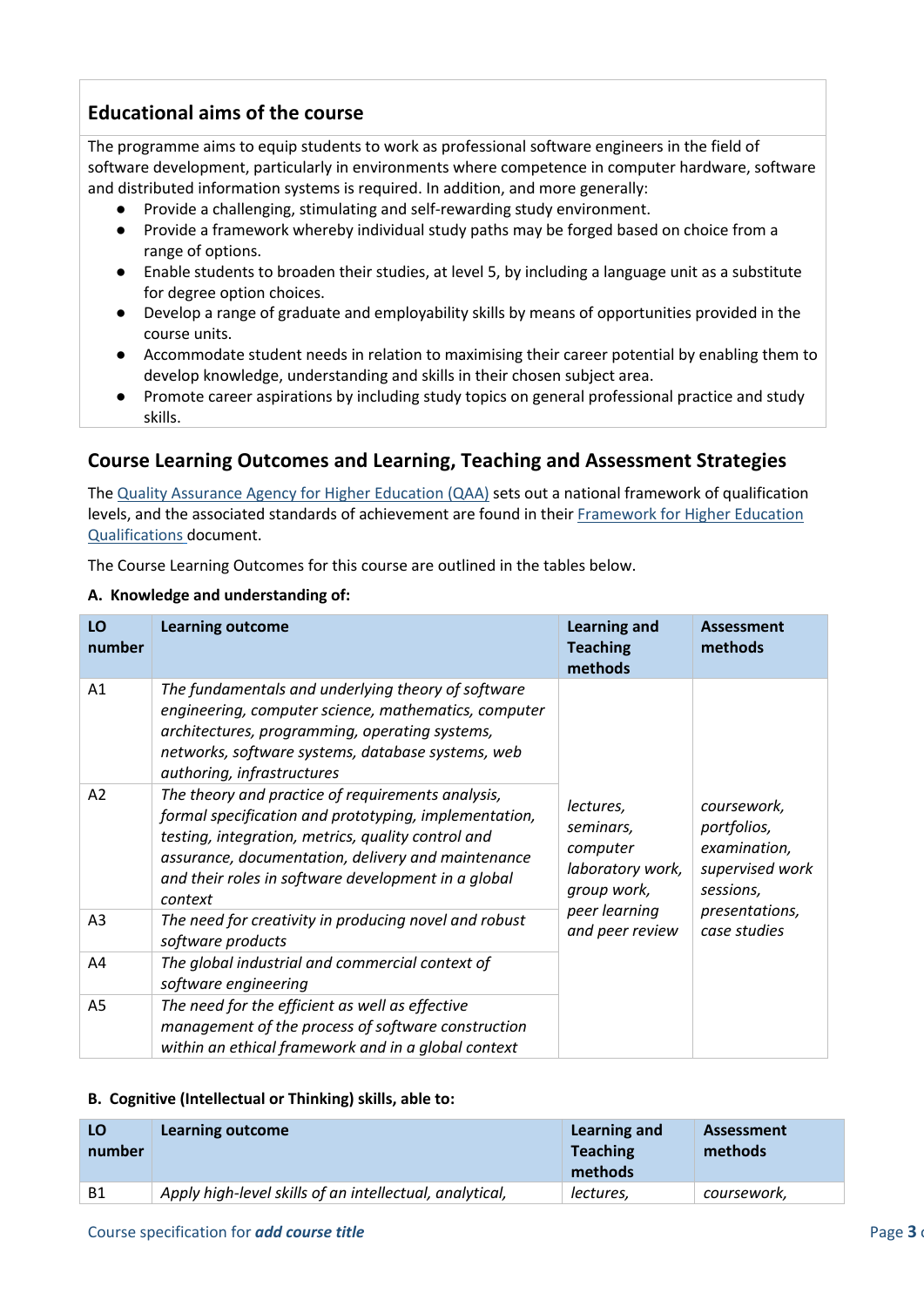|                | creative and problem solving nature.                                                                                                                                                                                                                              | seminars,                                   | portfolios,                                  |
|----------------|-------------------------------------------------------------------------------------------------------------------------------------------------------------------------------------------------------------------------------------------------------------------|---------------------------------------------|----------------------------------------------|
| <b>B2</b>      | Make use of common skills with an ethical and critical<br>awareness, which are necessary and appropriate for a<br>reflective practitioner in a global context.                                                                                                    | computer<br>laboratory work,<br>group work, | examination,<br>supervised work<br>sessions, |
| B <sub>3</sub> | Demonstrate a critical awareness of the effects upon<br>society of technical and technological development, and<br>a proper sense of professional conduct in relation to<br>society's increased dependence on technology, from an<br>international point of view. | peer learning<br>and peer review            | presentations,<br>case studies               |
| <b>B4</b>      | Plan, execute and professionally report on a major final<br>year engineering project.                                                                                                                                                                             |                                             |                                              |

#### **C. Practical (Professional or Subject) skills, able to:**

| LO<br>number   | <b>Learning outcome</b>                                                                                                                                                                                                  | <b>Learning and</b><br><b>Teaching</b><br>methods | <b>Assessment</b><br>methods                   |
|----------------|--------------------------------------------------------------------------------------------------------------------------------------------------------------------------------------------------------------------------|---------------------------------------------------|------------------------------------------------|
| C <sub>1</sub> | Select, critically evaluate and create appropriate,<br>effective, robust and productive methods and tools for<br>the successful construction, and timely delivery of valid<br>computer-based systems in a global context |                                                   |                                                |
| C <sub>2</sub> | Use industry standard software and hardware<br>proficiently for specific purposes with an international<br>point of view                                                                                                 | lectures,<br>seminars,<br>computer                | coursework,<br>portfolios,<br>examination,     |
| C <sub>3</sub> | Competently and critically assess, analyse and use<br>current and future technologies in the computing and<br>software engineering fields in a global context                                                            | laboratory work,<br>group work,<br>peer learning  | supervised work<br>sessions,<br>presentations, |
| C4             | Apply professional codes of conduct and appreciate the<br>ethical considerations that underpin them in a global<br>context                                                                                               | and peer review                                   | case studies                                   |
| C <sub>5</sub> | Demonstrate experience and productive capability in the<br>placement setting (sandwich degree only)                                                                                                                      |                                                   |                                                |

#### **D. Transferrable (Graduate and Employability) skills, able to:**

| LO<br>number   | <b>Learning outcome</b>                                                                                                                                                                              | <b>Learning and</b><br><b>Teaching</b><br>methods                                                                                     | <b>Assessment</b><br>methods               |
|----------------|------------------------------------------------------------------------------------------------------------------------------------------------------------------------------------------------------|---------------------------------------------------------------------------------------------------------------------------------------|--------------------------------------------|
| D <sub>1</sub> | Communicate effectively in writing, speaking and in<br>appropriate forms of presentation. Read, understand<br>and analyse complex documents related to software<br>products and system requirements. |                                                                                                                                       |                                            |
| D <sub>2</sub> | Use information technology to efficiently handle data,<br>numerical simulation, and to assist with design and<br>testing.                                                                            | lectures,<br>seminars,<br>computer                                                                                                    | coursework,<br>portfolios,<br>examination, |
| D <sub>3</sub> | Assess problem domains and formulate appropriate<br>problem solving strategies from an international point of<br>view.                                                                               | supervised work<br>laboratory work,<br>group work,<br>sessions,<br>peer learning<br>presentations,<br>and peer review<br>case studies |                                            |
| D4             | Build on previous experience in order to enhance<br>personal development.                                                                                                                            |                                                                                                                                       |                                            |
| D <sub>5</sub> | Work in teams to achieve goals efficiently and effectively<br>but nevertheless be distinctively individual.                                                                                          |                                                                                                                                       |                                            |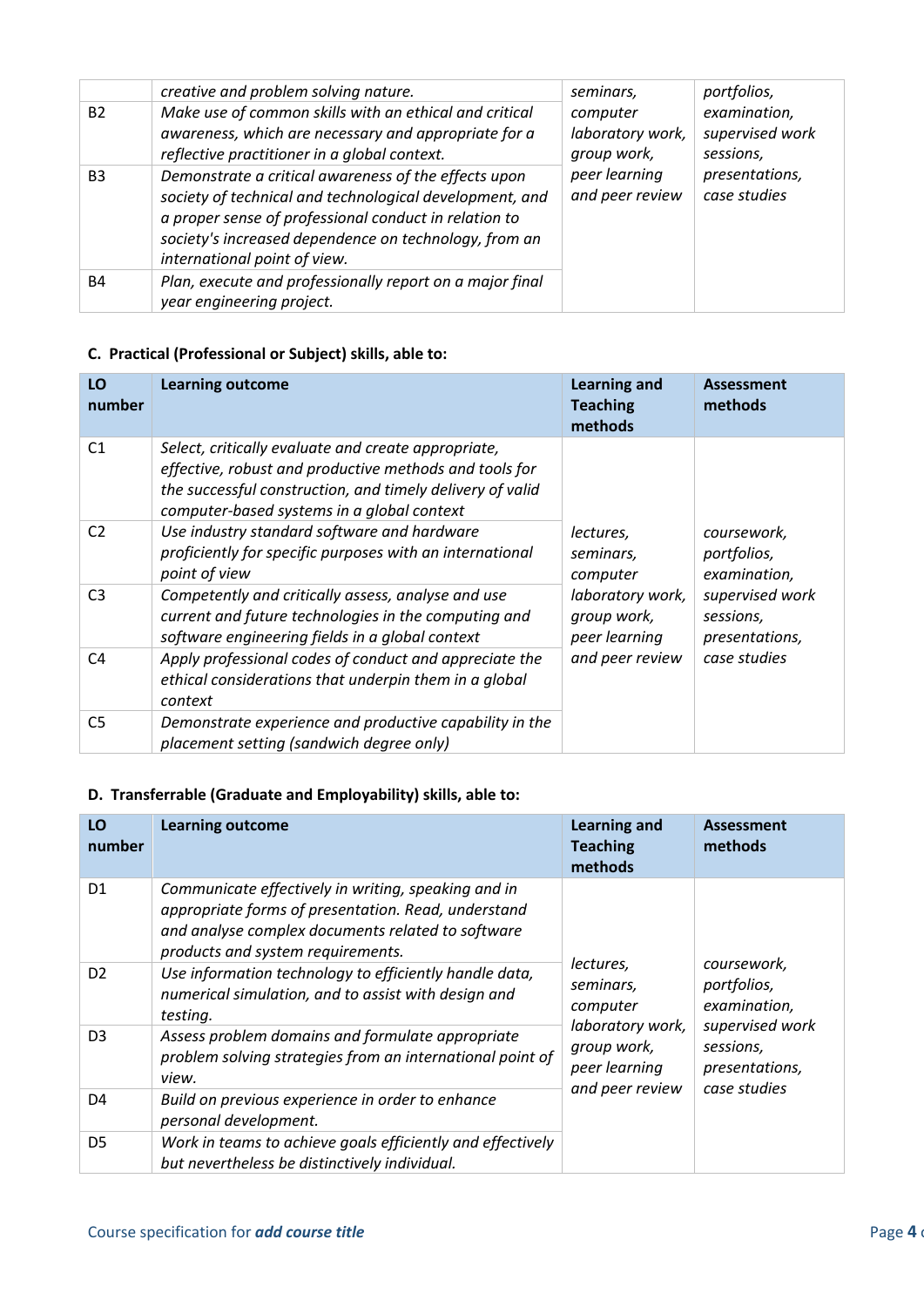### **Academic Regulations**

The current University of Portsmouth [Academic Regulations](http://www.port.ac.uk/departments/services/academicregistry/qmd/assessmentandregulations/) will apply to this course.

#### **Support for Student Learning**

The University of Portsmouth provides a comprehensive range of support services for students throughout their course, details of which are available at the [MyPort](http://myport.ac.uk/) student portal. Software Engineering is led by a team of three passionate and experienced course directors, this provides a strong community identity to the course, and affords students more opportunity to engage with senior staff, so they can more easily see themselves as part of a vibrant academic community that they can, and want to, contribute to.

#### **Evaluation and Enhancement of Standards and Quality in Learning and Teaching**

The University of Portsmouth undertakes comprehensive monitoring, review and evaluation of courses within clearly assigned staff responsibilities. Student feedback is a key feature in these evaluations, as represented in our [Policy for Listening to and Responding to the Student Voice](http://policies.docstore.port.ac.uk/policy-069.pdf) where you can also find further information.

#### **Reference Points**

The course and outcomes have been developed taking account of:

*Insert additional reference points or delete as required*

- [University of Portsmouth Curriculum Framework Specification](http://www.port.ac.uk/departments/services/academicregistry/qmd/curriculum-framework-2019-20/filetodownload,201776,en.pdf)
- [University of Portsmouth Education Strategy 2016 -](http://policies.docstore.port.ac.uk/policy-187.pdf) 2020
- [University of Portsmouth Code of Practice for Work-based and Placement Learning](http://policies.docstore.port.ac.uk/policy-151.pdf)
- [Quality Assurance Agency UK Quality Code for Higher Education](http://www.qaa.ac.uk/assuring-standards-and-quality/the-quality-code/)
- [Quality Assurance Agency Qualification Characteristic Statements](http://www.qaa.ac.uk/assuring-standards-and-quality/the-quality-code/characteristics-statements)
- [Quality Assurance Agency Subject Benchmark Statement](http://www.qaa.ac.uk/docs/qaa/subject-benchmark-statements/sbs-computing-16.pdf) for *computing*
- **[Quality Assurance Agency Framework for Higher Education Qualifications](http://www.qaa.ac.uk/en/Publications/Documents/qualifications-frameworks.pdf)**
- Requirements of Professional and/or Statutory Regulatory Bodies: **The British Computer Society, The National Cyber Security Centre**
- Vocational and professional experience, scholarship and research expertise of the University of Portsmouth's academic members of staff

#### **Disclaimer**

The University of Portsmouth has checked the information provided in this Course Specification and will endeavour to deliver this course in keeping with this Course Specification. However, changes to the course may sometimes be required arising from annual monitoring, student feedback, and the review and update of modules and courses.

Where this activity leads to significant changes to modules and courses there will be prior consultation with students and others, wherever possible, and the University of Portsmouth will take all reasonable steps to minimise disruption to students.

It is also possible that the University of Portsmouth may not be able to offer a module or course for reasons outside of its control, for example, due to the absence of a member of staff or low student registration numbers. Where this is the case, the University of Portsmouth will endeavour to inform applicants and students as soon as possible, and where appropriate, will facilitate the transfer of affected students to another suitable course.